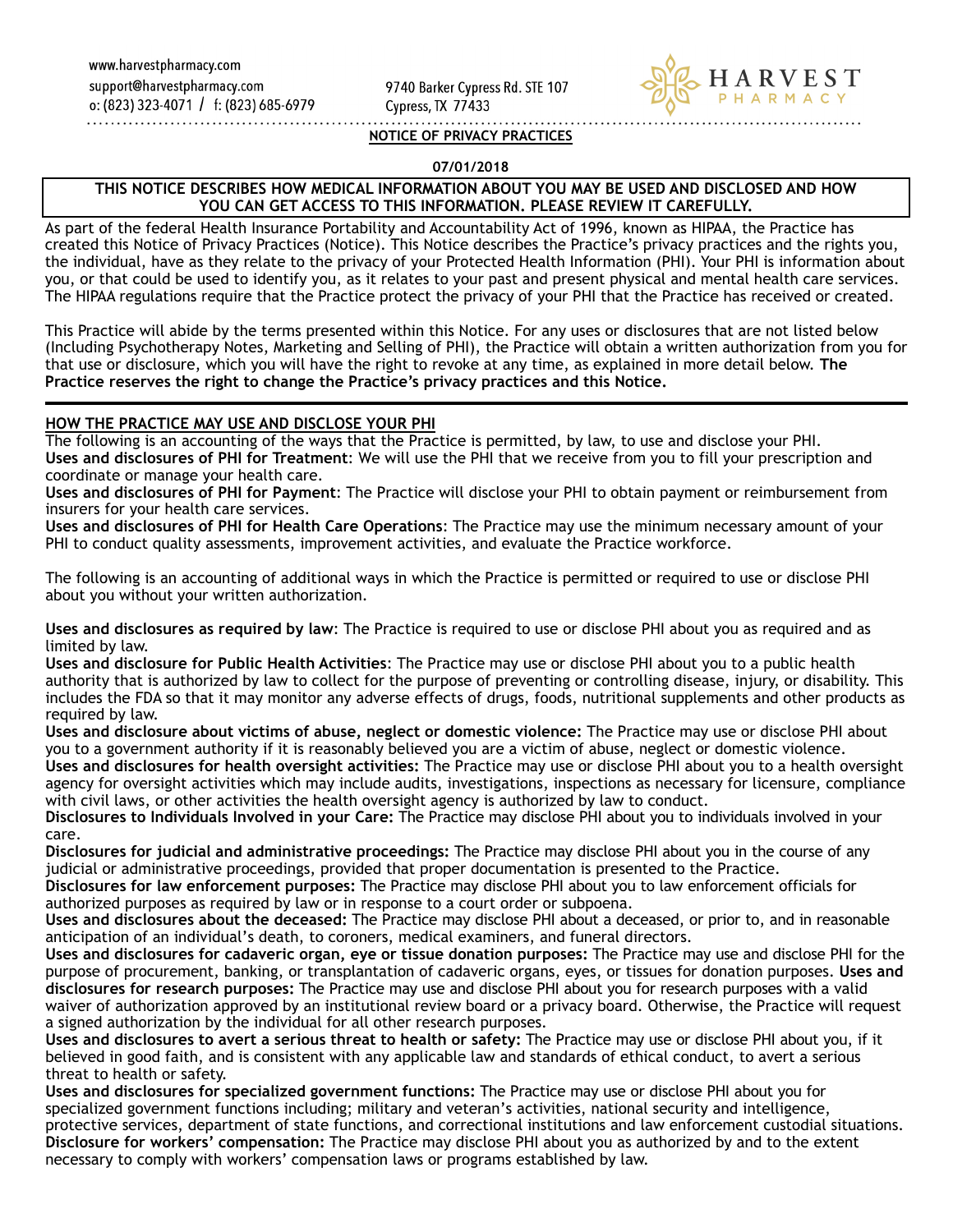**Disclosures for disaster relief purposes:** The Practice may disclose PHI about you as authorized by law to a public or private entity to assist in disaster relief efforts and for family and personal representative notification. **Disclosures to business associates:** The Practice may disclose PHI about you to the Practice's business associates for services that they may provide to or for the Practice to assist the Practice to provide quality health care. To ensure the privacy of your PHI, we require all business associates to apply appropriate safeguards to any PHI they receive or create.

# **OTHER USES AND DISCLOSURES**

The Practice may contact you for the following purposes:

**Information about treatment alternatives:** The Practice may contact you to notify you of alternative treatments and/or products.

**Health related benefits or services:** The Practice may use your PHI to notify you of benefits and services the Practice provides.

**Fundraising**: If the Practice participates in a fundraising activity, the Practice may use demographic PHI to send you a fundraising packet, or the Practice may disclose demographic PHI about you to its business associate or an institutionally related foundation to send you a fundraising packet. No further disclosure will be allowed by the business associates or an institutionally related foundation without your written authorization. You will be provided with an opportunity to opt-out of all future fundraising activities.

## **FOR ALL OTHER USES AND DISCLOSURES**

The Practice will obtain a written authorization from you for all other uses and disclosures of PHI, and the Practice will only use or disclose pursuant to such an authorization. In addition, you may revoke such an authorization in writing at any time. To revoke a previously authorized use or disclosure, please contact Simmone Gori to obtain a *Request for Restriction of Uses and Disclosures*.

#### **YOUR HEALTH INFORMATION RIGHTS**

The following are a list of your rights in respect to your PHI. Please contact Simmone Gori for more information about the below.

**Request restrictions on certain uses and disclosures of your PHI:** You have the right to request additional restrictions of the Practice's uses and disclosures of your PHI. The Practice is not required to accommodate a request, except that the Practice is required to agree to a request to restrict disclosures to health insurance plans related to products and services you pay out-of-pocket for.

**The right to have your PHI communicated to you by alternate means or locations:** You have the right to request that the Practice communicate confidentially with you using an address or phone number other than your residence. However, state and federal laws require the Practice to have an accurate address and home phone number in case of emergencies. The Practice will consider all reasonable requests.

**The right to inspect and/or obtain a copy your PHI:** You have the right to request access and/or obtain a copy (Paper or Electronic) of your PHI that is contained in the Practice for the duration the Practice maintains PHI about you. There may be a reasonable cost-based charge for photocopying documents. You will be notified in advance of incurring such charges, if any.

**The right to amend your PHI:** You have the right to request an amendment of the PHI the Practice maintains about you, if you feel that the PHI the Practice has maintained about you is incorrect or otherwise incomplete. Under certain circumstances we may deny your request for amendment. If we do deny the request, you will have the right to have the denial reviewed by someone we designate who was not involved in the initial review. You may also ask the Secretary, United States Department of Health and Human Services ("HHS"), or their appropriate designee, to review such a denial.

**The right to receive an accounting of disclosures of your PHI:** You have the right to receive an accounting of certain disclosures of your PHI made by the Practice.

**The right to receive additional copies of the Practice's Notice of Privacy Practices:** You have the right to receive additional paper copies of this Notice, upon request, even if you initially agreed to receive the Notice electronically

**Notification of Breaches:** You will be notified of any breaches that have compromised the privacy of your PHI.

### **REVISIONS TO THE NOTICE OF PRIVACY PRACTICES**

The Practice reserves the right to change and/or revise this Notice and make the new revised version applicable to all PHI received prior to its effective date. The Practice will also post the revised version of the Notice in the Practice.